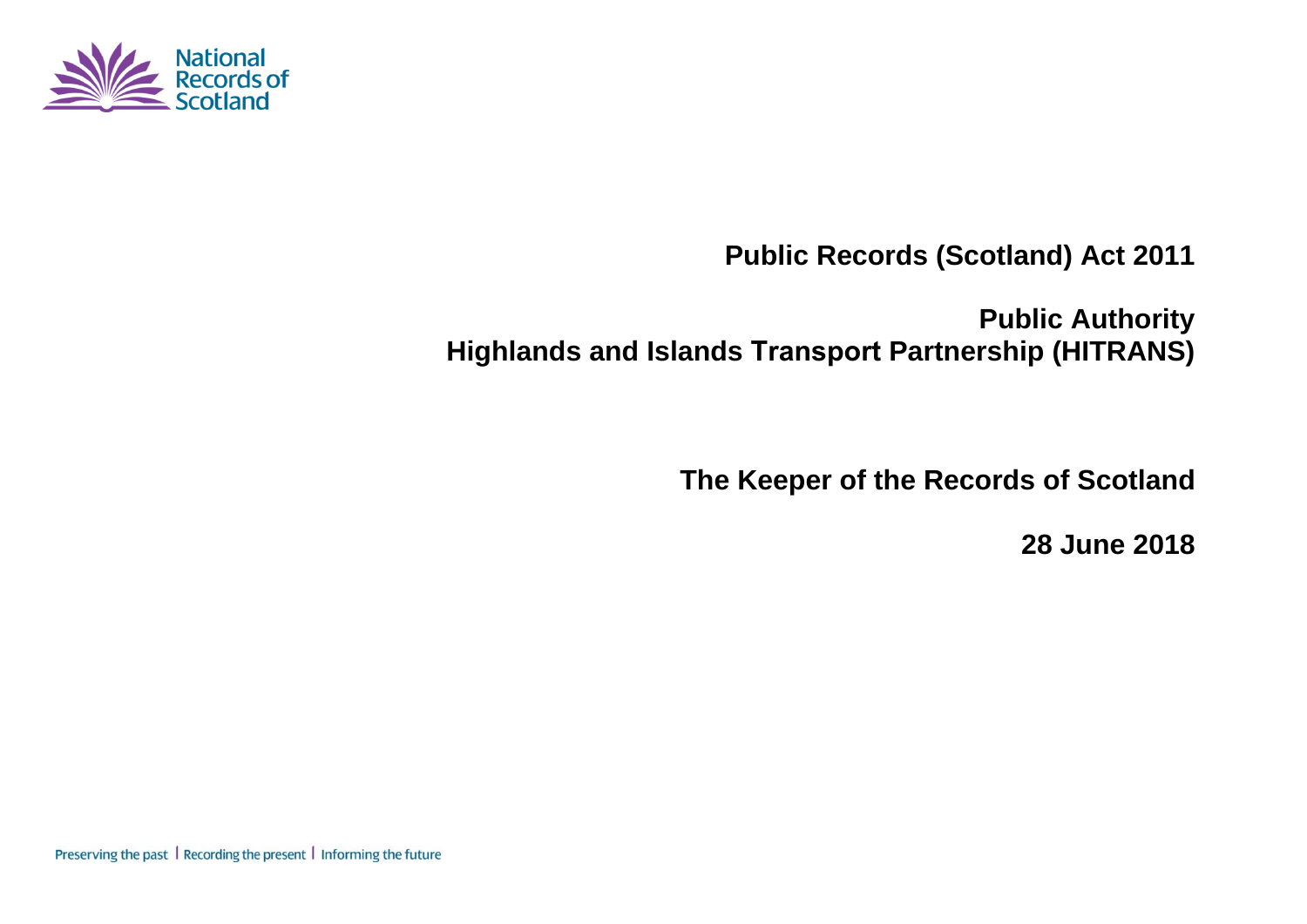### **Contents**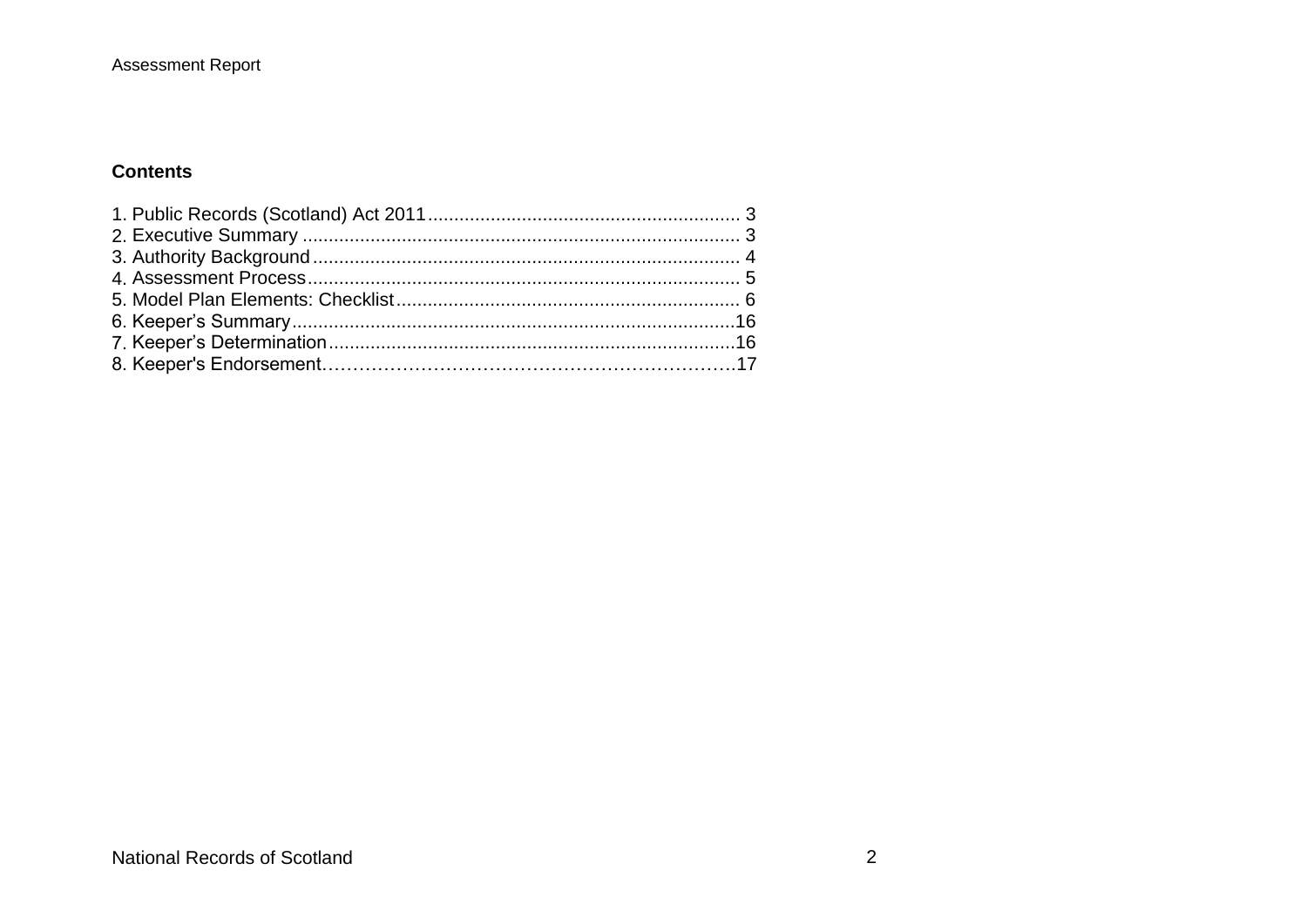## **1. Public Records (Scotland) Act 2011**

The Public Records (Scotland) Act 2011 (the Act) received Royal assent on 20 April 2011. It is the first new public records legislation in Scotland since 1937 and came fully into force on 1 January 2013. Its primary aim is to promote efficient and accountable record keeping by named Scottish public authorities.

The Act has its origins in *The Historical Abuse Systemic Review: Residential Schools and Children's Homes in Scotland 1950-1995* (The Shaw Report) published in 2007. The Shaw Report recorded how its investigations were hampered by poor record keeping and found that thousands of records had been created, but were then lost due to an inadequate legislative framework and poor records management. Crucially, it demonstrated how former residents of children's homes were denied access to information about their formative years. The Shaw Report demonstrated that management of records in all formats (paper and electronic) is not just a bureaucratic process, but central to good governance and should not be ignored. A follow-up review of public records legislation by the Keeper of the Records of Scotland (the Keeper) found further evidence of poor records management across the public sector. This resulted in the passage of the Act by the Scottish Parliament in March 2011.

The Act requires a named authority to prepare and implement a records management plan (RMP) which must set out proper arrangements for the management of its records. A plan must clearly describe the way the authority cares for the records that it creates, in any format, whilst carrying out its business activities. The RMP must be agreed with the Keeper and regularly reviewed.

### **2. Executive Summary**

This report sets out the findings of the Keeper's assessment of the RMP of Highlands and Islands Transport Partnership (HITRANS) by the Public Records (Scotland) Act 2011 Assessment Team following its submission to the Keeper on 23 December 2017*.*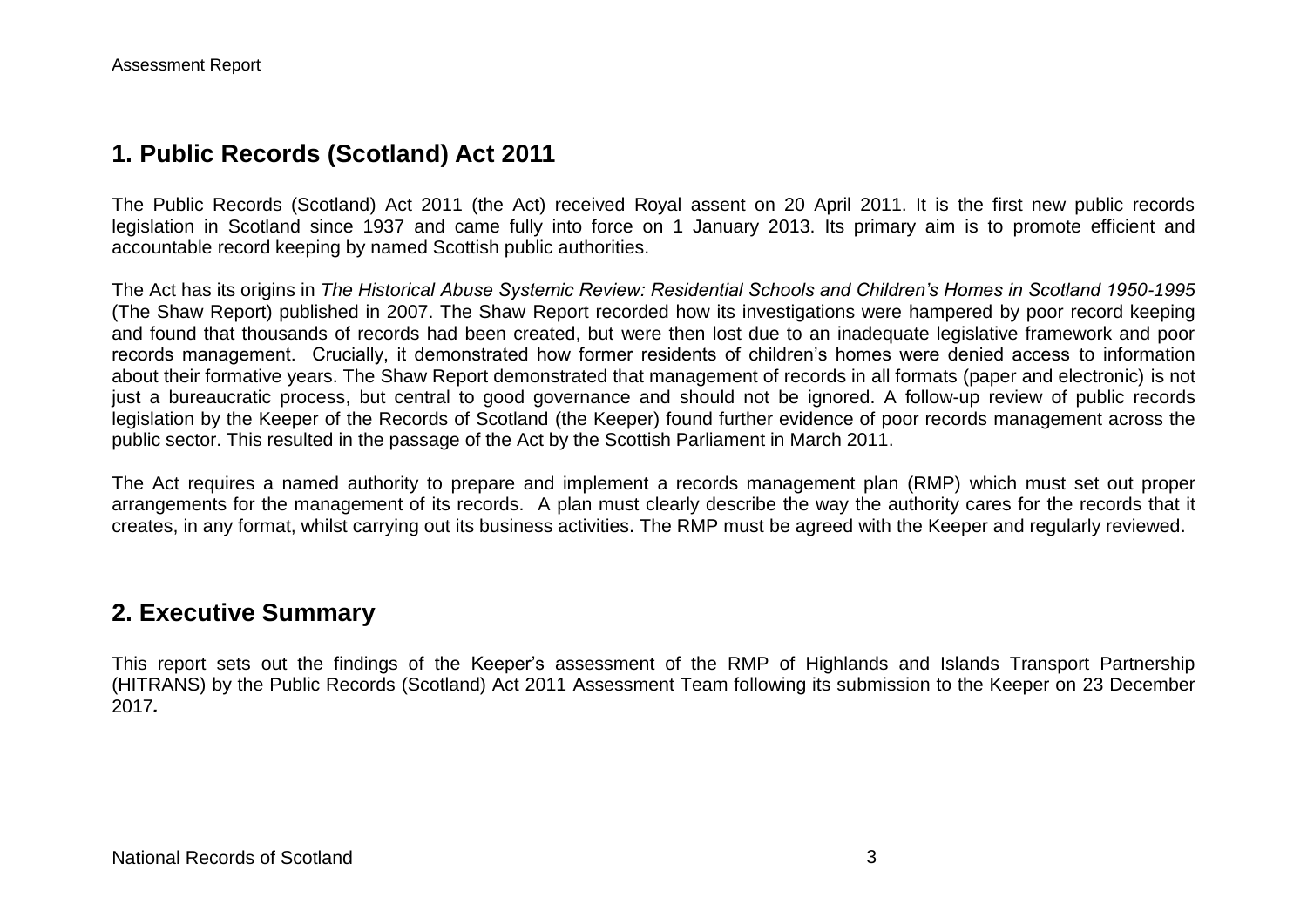The assessment considered whether the RMP of HITRANS was developed with proper regard to the 14 elements of the Keeper's statutory Model Records Management Plan (the Model Plan) under section 8(3) of the Act, and whether in this respect it complies with it and the specific requirements of the Act.

The outcome of the assessment and the Keeper's decision on whether the RMP of HITRANS complies with the Act can be found under section 7 of this report with relevant recommendations.

## **3. Authority Background**

HITRANS is one of seven Regional Transport Partnerships in Scotland which were established through the 2005 Transport (Scotland) Act. The Partnership has a range of powers, including those to:

- Require funding from its member councils;
- Give grants and loans in order to implement the regional transport strategy;
- Borrow money for specific capital expenditure.
- Participate in Community Planning.

Regional transport partnerships were established to strengthen the planning and delivery of regional transport so that it better serves the needs of people and businesses. HITRANS brings together local authorities and other key stakeholders to take a strategic approach to transport in their area.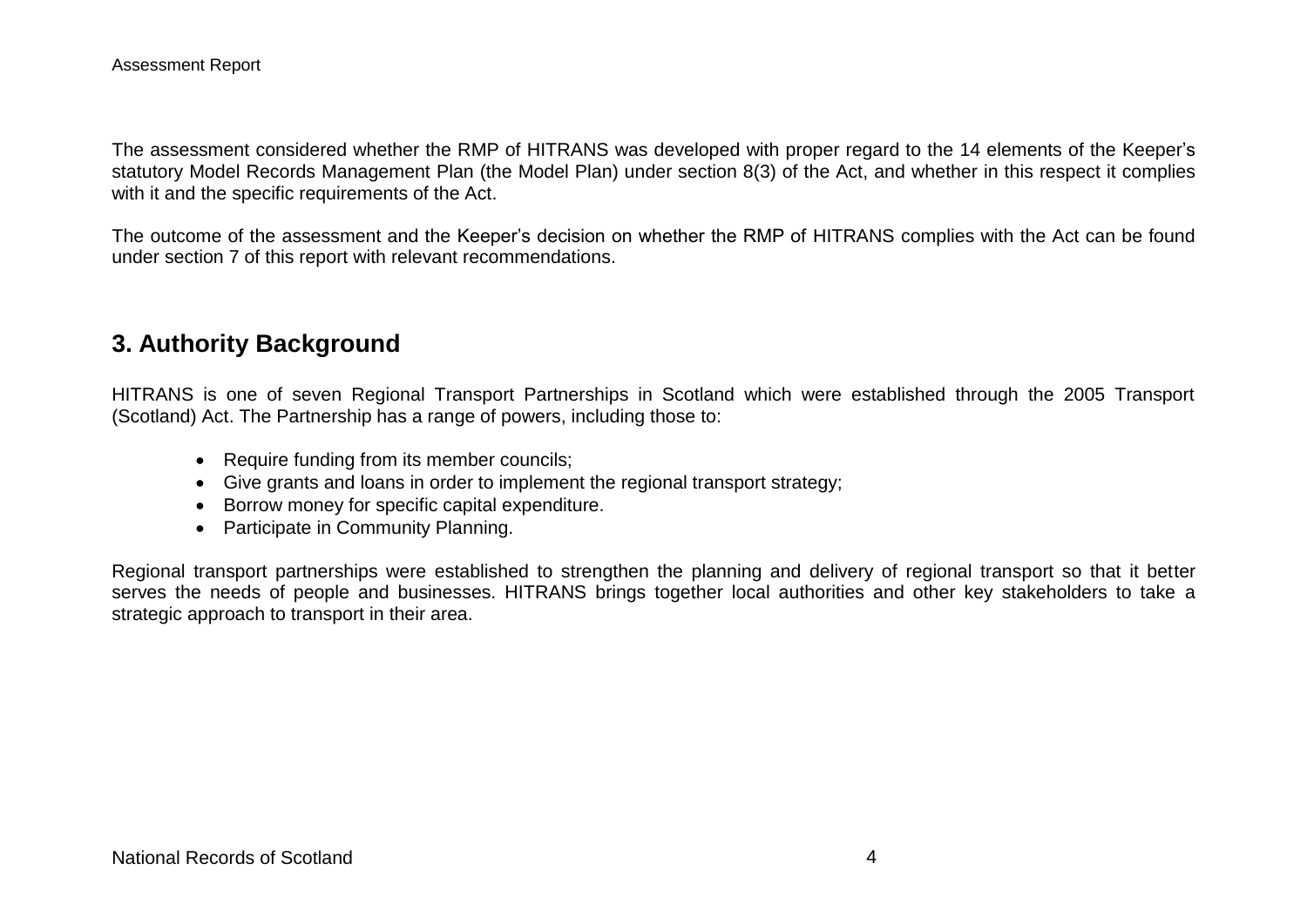# **4. Keeper's Assessment Process**

The RMP was assessed by the Public Records (Scotland) Act Assessment Team on behalf of the Keeper. Assessors used the checklist elements listed in section 5, to establish whether HITRANS's RMP was developed with proper regard to the elements of the Model Plan and is compliant with the Act. The assessment also considered whether there was sufficient supporting evidence of such compliance.

#### **Key:**

| The Keeper agrees this<br>element of an<br>authority's plan. | The Keeper agrees this<br>element of an authority's<br>plan as an 'improvement<br>model'. This means that<br>he is convinced of the<br>authority's commitment to<br>closing a gap in<br>provision. He will request<br>that he is updated as | There is a serious<br>gap in provision<br>for this element<br>with no clear<br>explanation of how<br>this will be<br>addressed. The<br>Keeper may<br>choose to return |
|--------------------------------------------------------------|---------------------------------------------------------------------------------------------------------------------------------------------------------------------------------------------------------------------------------------------|-----------------------------------------------------------------------------------------------------------------------------------------------------------------------|
|                                                              | work on this element<br>progresses.                                                                                                                                                                                                         | the RMP on this<br>basis.                                                                                                                                             |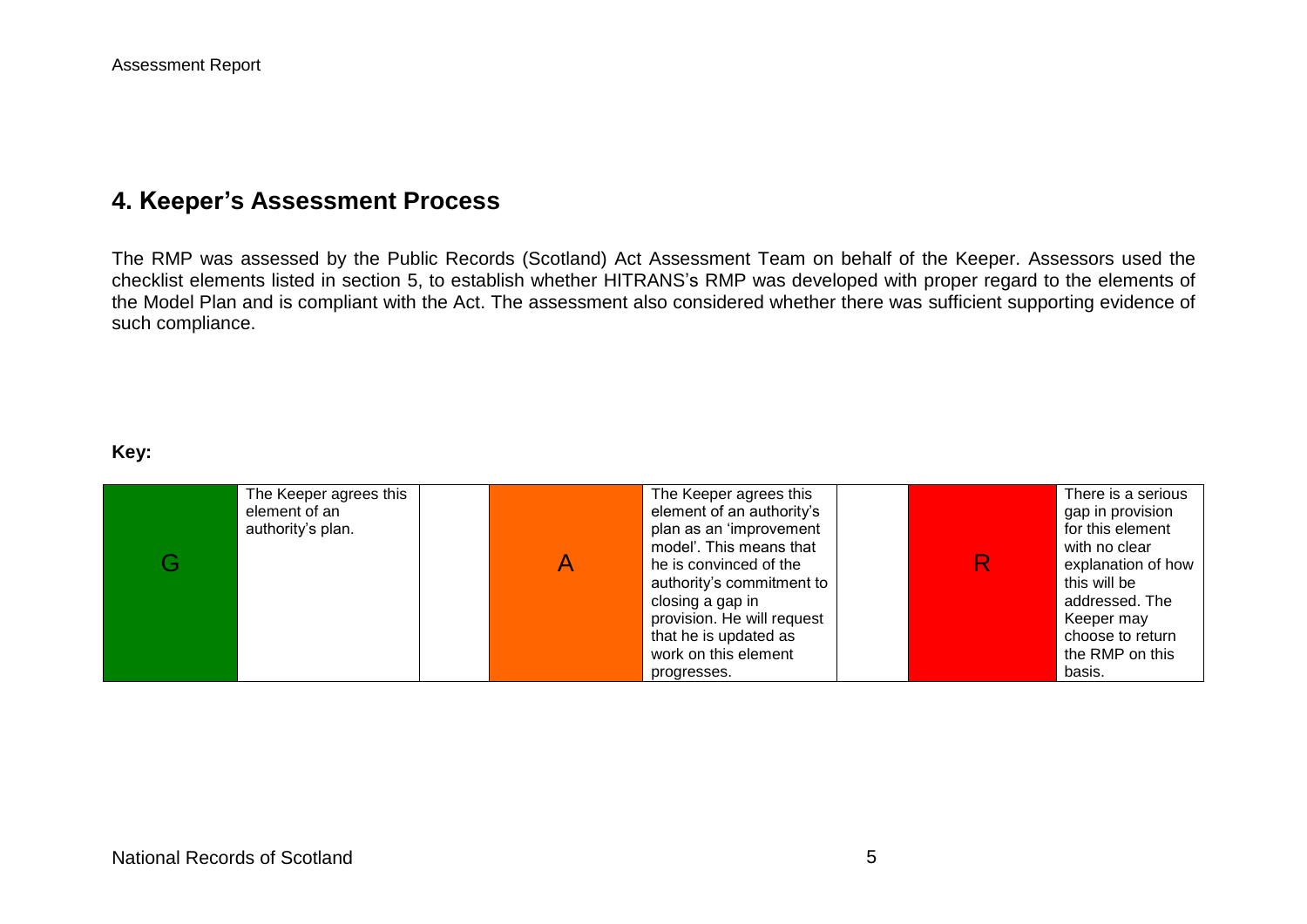# **5. Model Plan Elements: Checklist**

| <b>Element</b>                                 | <b>Present</b> | <b>Evidence</b> | <b>Notes</b>                                                                                                                                                                                                                                                                                                                                                                                                                                                                                                                                                                                                                                                                                                                                                                                         |
|------------------------------------------------|----------------|-----------------|------------------------------------------------------------------------------------------------------------------------------------------------------------------------------------------------------------------------------------------------------------------------------------------------------------------------------------------------------------------------------------------------------------------------------------------------------------------------------------------------------------------------------------------------------------------------------------------------------------------------------------------------------------------------------------------------------------------------------------------------------------------------------------------------------|
| 1. Senior<br>Officer<br>Compulsory<br>element  | G              | G               | The Records Management Plan (RMP) of HITRANS identifies Ranald Robertson,<br>Partnership Director, as the individual with senior management responsibility for<br>records management. The RMP is fully endorsed by Mr Robertson and he will<br>ensure that it is fully implemented and kept up-to-date.<br>This appointment is also confirmed in the Records Management Policy. Section 3.5<br>states that ultimate responsibility for compliance with the Policy lies with the<br>Partnership Director. The Policy is version 1.0 and was approved by HITRANS<br>Partnership Board on 25 November 2016.<br>The Keeper agrees that HITRANS has identified a suitable individual to take<br>strategic responsibility for records management as required by the Public Records<br>(Scotland) Act 2011. |
| 2. Records<br>Manager<br>Compulsory<br>element | G              | G               | The RMP identifies Katy Cunningham, Office Manager, as having operational<br>responsibility for records management within HITRANS.<br>Submitted as evidence under this Element is a covering letter from the Partnership<br>Director (see Element 1). This explicitly states that Ms Cunningham, Office Manager<br>for HITRANS, acts as records manager for the organisation.<br>Also supplied as evidence is the Office Manager's Job Description. This shows that<br>for one of her main duties, Ms Cunningham is the responsible officer for the RMP<br>and the Information Management Policy<br>The Keeper agrees that an appropriate individual has been identified to take                                                                                                                     |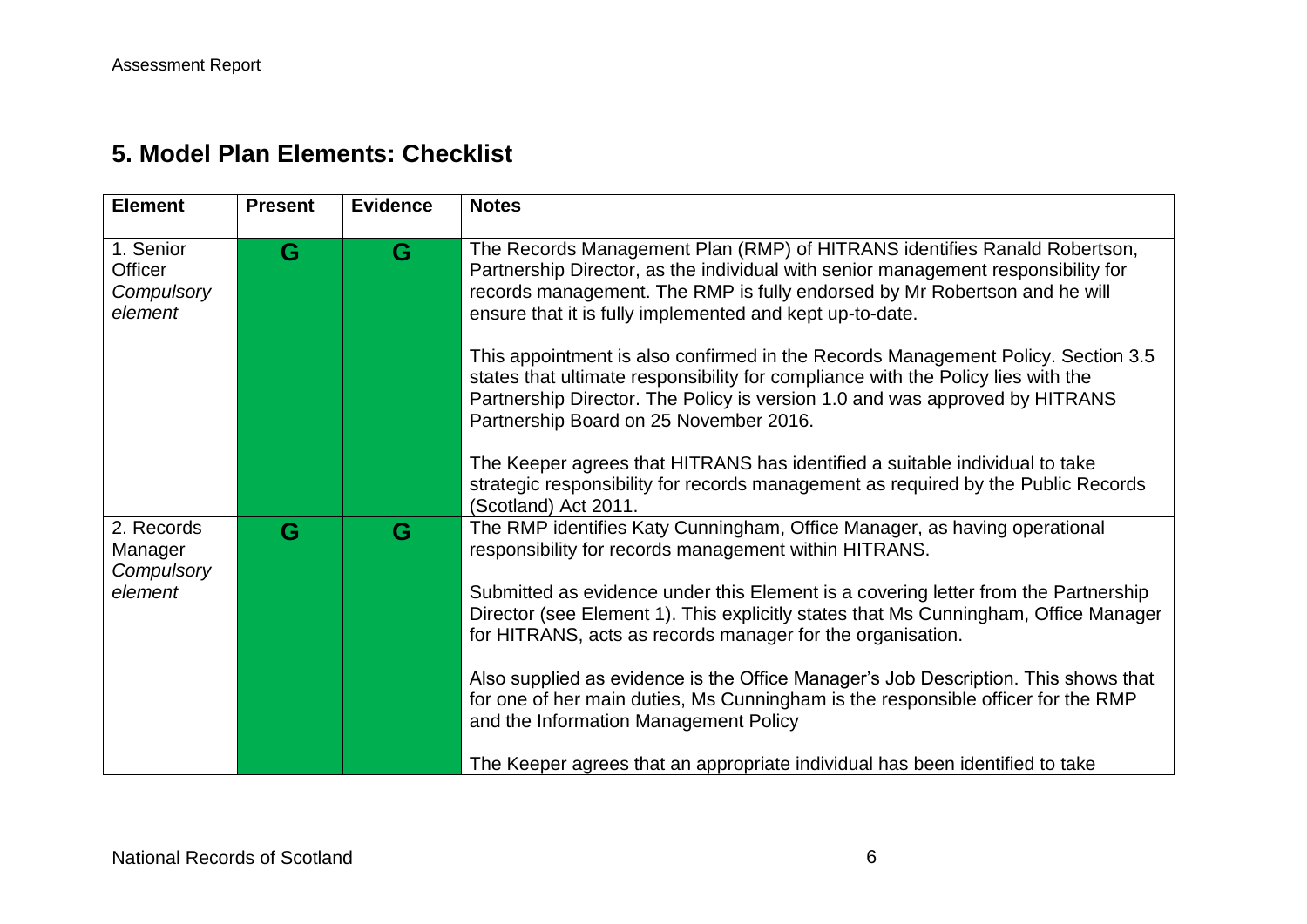|                                    |   |   | operational day-to-day responsibility for records management as required by the<br>Public Records (Scotland) Act 2011.                                                                                                                                                                                                                                                                                                                                                               |
|------------------------------------|---|---|--------------------------------------------------------------------------------------------------------------------------------------------------------------------------------------------------------------------------------------------------------------------------------------------------------------------------------------------------------------------------------------------------------------------------------------------------------------------------------------|
| 3. Policy<br>Compulsory<br>element | G | G | HITRANS has submitted its Records Management Policy as evidence under this<br>Element. This is version 1.0 and was approved by the HITRANS Partnership Board<br>on 25 November 2016. The Policy applies to all records, irrespective of format,<br>created and received by HITRANS in the course of carrying out their business. The<br>Policy is used, along with other guidance and supporting policies, to provide<br>HITRANS with a framework for the management of its records. |
|                                    |   |   | The RMP states that the Records Management Policy will be available on both<br>HITRANS' intranet system and also on its website. The Keeper commends the<br>publication of key information governance documents as an effective way of<br>communicating with its stakeholders. Also supplied as evidence is a screenshot<br>showing the location of the Policy on the HITRANS shared drives showing that staff<br>are also able to access it.                                        |
|                                    |   |   | HITRANS has also provided its Information Management Policy, version 2.0,<br>approved by the Partnership Director on 23 November 2017.                                                                                                                                                                                                                                                                                                                                               |
|                                    |   |   | Also submitted as evidence are the ICT Policy, version 2.0 approved on 31 January<br>2018, and Social Media Policy, approved on 25 November 2016. These policies set<br>out how HITRANS staff should use ICT equipment and systems, email and mobile<br>devices and also how they should use social media.                                                                                                                                                                           |
|                                    |   |   | The Keeper agrees that HITRANS has an operational policy statement which<br>outlines its corporate approach to records management and that staff have access<br>to this.                                                                                                                                                                                                                                                                                                             |
| 4. Business<br>Classification      | G | G | The RMP states that HITRANS have developed and implemented a Business<br>Classification Scheme (BCS) based on their departmental filing hierarchies. The                                                                                                                                                                                                                                                                                                                             |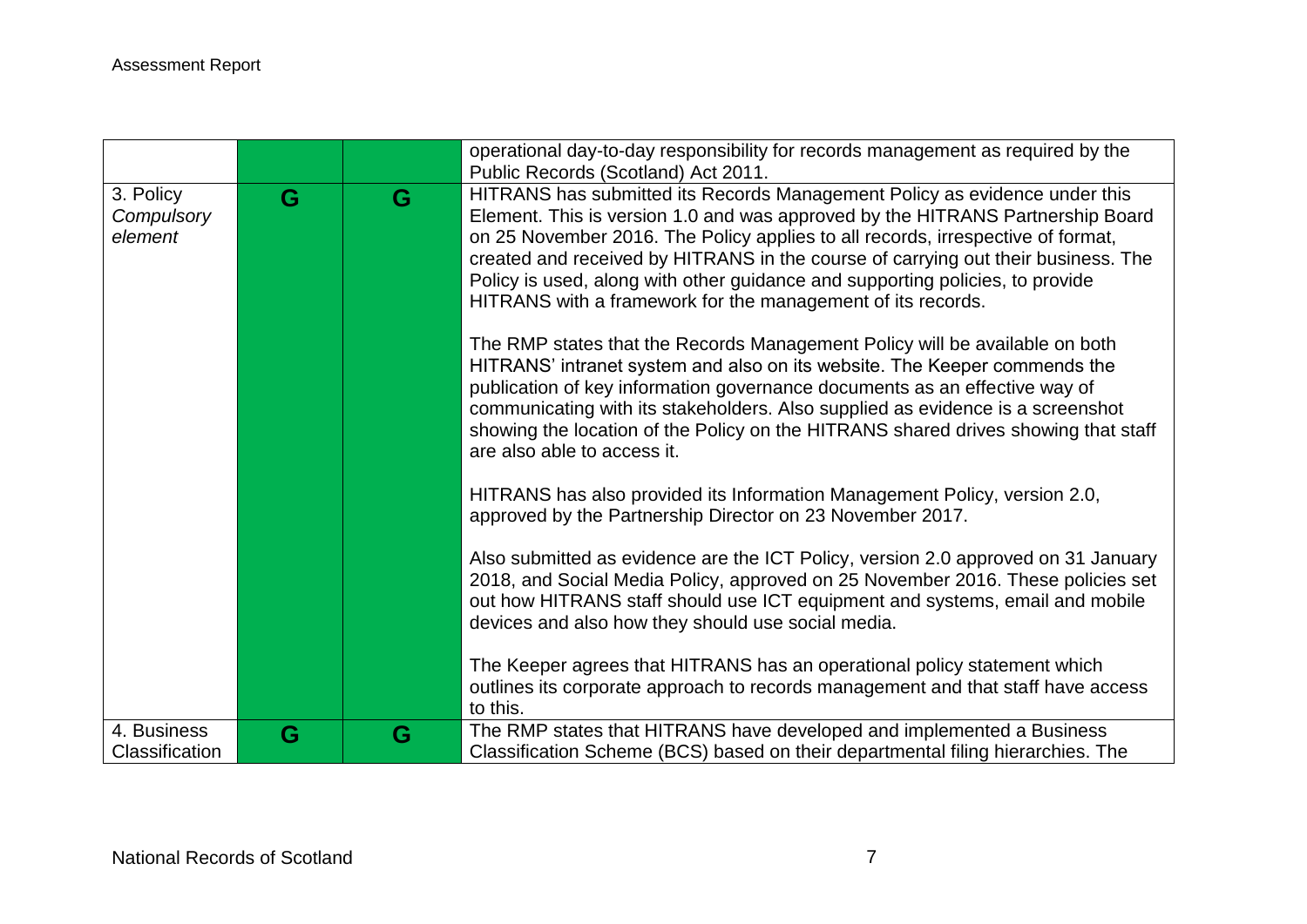|                                                         |   |   | combined BCS and retention schedule has been submitted as evidence. This<br>covers the business activities carried out by HITRANS. This is appropriate given the<br>size and complexity of the organisation. The keeper commends the use of a joint<br>BCS/retention schedule as this provides a central point of reference for staff.<br>A screenshot of HITRANS' shared drive structure has been submitted, which shows<br>how that follows the structure of the BCS/retention schedule.<br>The Keeper agrees that HITRANS has an operational BCS/retention schedule<br>which provides the structure for the management of its records and information and<br>determines the retention and disposal actions to be taken against these. |
|---------------------------------------------------------|---|---|------------------------------------------------------------------------------------------------------------------------------------------------------------------------------------------------------------------------------------------------------------------------------------------------------------------------------------------------------------------------------------------------------------------------------------------------------------------------------------------------------------------------------------------------------------------------------------------------------------------------------------------------------------------------------------------------------------------------------------------|
| 5. Retention<br>schedule                                | G | G | Please see Element 4 for comments regarding the joint BCS/retention schedule.                                                                                                                                                                                                                                                                                                                                                                                                                                                                                                                                                                                                                                                            |
| 6. Destruction<br>Arrangements<br>Compulsory<br>element | G | G | Section 5 of the HITRANS Records Management Policy states that when records<br>are no longer required for business purposes they will be securely destroyed. To<br>this end, HITRANS has outlined how it disposes of records and information at the<br>end of their retention periods:                                                                                                                                                                                                                                                                                                                                                                                                                                                   |
|                                                         |   |   | <b>Paper (on-site) – The RMP states that HITRANS destroys paper records securely</b><br>by using on-site shredders which is also used to dispose of optical media such as<br>CDs and DVDs. The RMP also states that HITRANS also engages an external<br>contractor (Northern Recycling) to securely dispose of paper waste. A sample<br>destruction certificate has been provided as evidence of these arrangements.                                                                                                                                                                                                                                                                                                                     |
|                                                         |   |   | <b>Paper (off-site) – The RMP confirms that HITRANS does not store any paper</b><br>records off-site.                                                                                                                                                                                                                                                                                                                                                                                                                                                                                                                                                                                                                                    |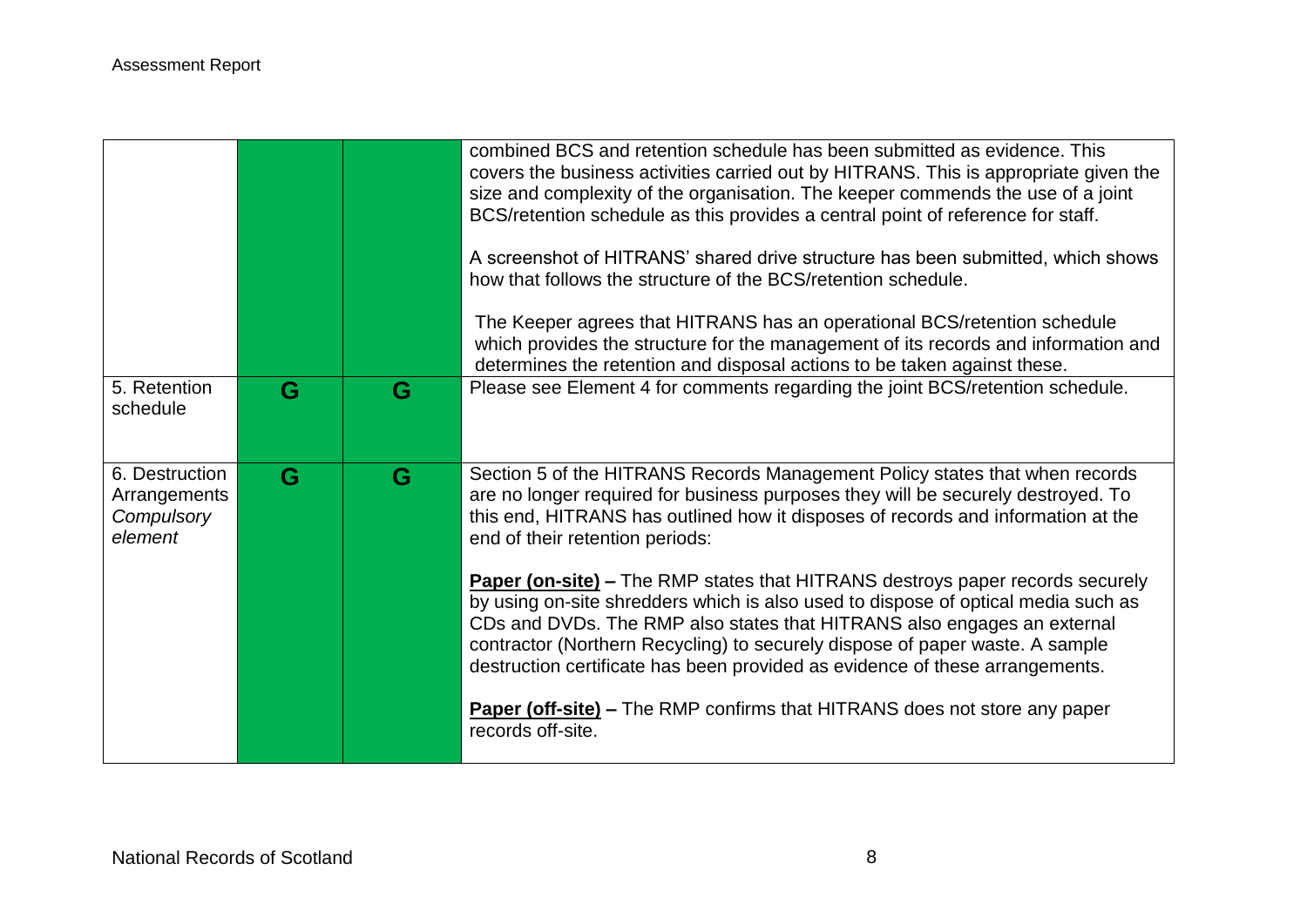|                                                       |                  |   | <b>Electronic</b> – The RMP states that the Office Manager (see Element 2) is<br>responsible for deleting records in accordance with the timescales set out within the<br>BCS/retention schedule.                                                                                                                                                                                                                                                                                                                                                                                                                                     |
|-------------------------------------------------------|------------------|---|---------------------------------------------------------------------------------------------------------------------------------------------------------------------------------------------------------------------------------------------------------------------------------------------------------------------------------------------------------------------------------------------------------------------------------------------------------------------------------------------------------------------------------------------------------------------------------------------------------------------------------------|
|                                                       |                  |   | <b>Hardware</b> – The RMP states that the Office Manager is responsible for arranging<br>the secure destruction of hardware. Section 5.4 of the ICT Policy states that all<br>hardware at the end of its life is returned to the Office Manager who then liaises with<br>a specialist contractor to arrange for its secure destruction. The RMP states that<br>destruction certificates for hardware are retained in line with the requirements of the<br>BCS/retention schedule. HITRANS has submitted a sample destruction certificate<br>from the specialist contractor showing that obsolete hardware is securely disposed<br>of. |
|                                                       |                  |   | <b>Back-ups</b> – HITRANS uses the Cloud to store its electronic records and, in the<br>event of an issue with the data or access to it, these are can be retrieved for a<br>period of 120 days before being overwritten.                                                                                                                                                                                                                                                                                                                                                                                                             |
|                                                       |                  |   | The Keeper agrees that there are procedures in place to ensure that HITRANS can<br>securely dispose of all records when required.                                                                                                                                                                                                                                                                                                                                                                                                                                                                                                     |
| 7. Archiving<br>and Transfer<br>Compulsory<br>element | $\blacktriangle$ | G | The RMP states that the arrangements for the archiving of records of enduring<br>value will take place on an ad-hoc basis. The Keeper accepts that HITRANS<br>will probably not need to transfer records selected for permanent preservation<br>to an appropriate archive frequently due to the quantities of records likely to<br>be transferred but he will however need to see evidence that there are<br>arrangements in place with a suitable archive to allow HITRANS to transfer<br>archival records when required.                                                                                                            |
|                                                       |                  |   | One Future Development action for HITRANS is to liaise with the Council<br>archive services within the area covered by HITRANS. This will allow them to<br>identify a suitable archive enabling them to transfer records selected for                                                                                                                                                                                                                                                                                                                                                                                                 |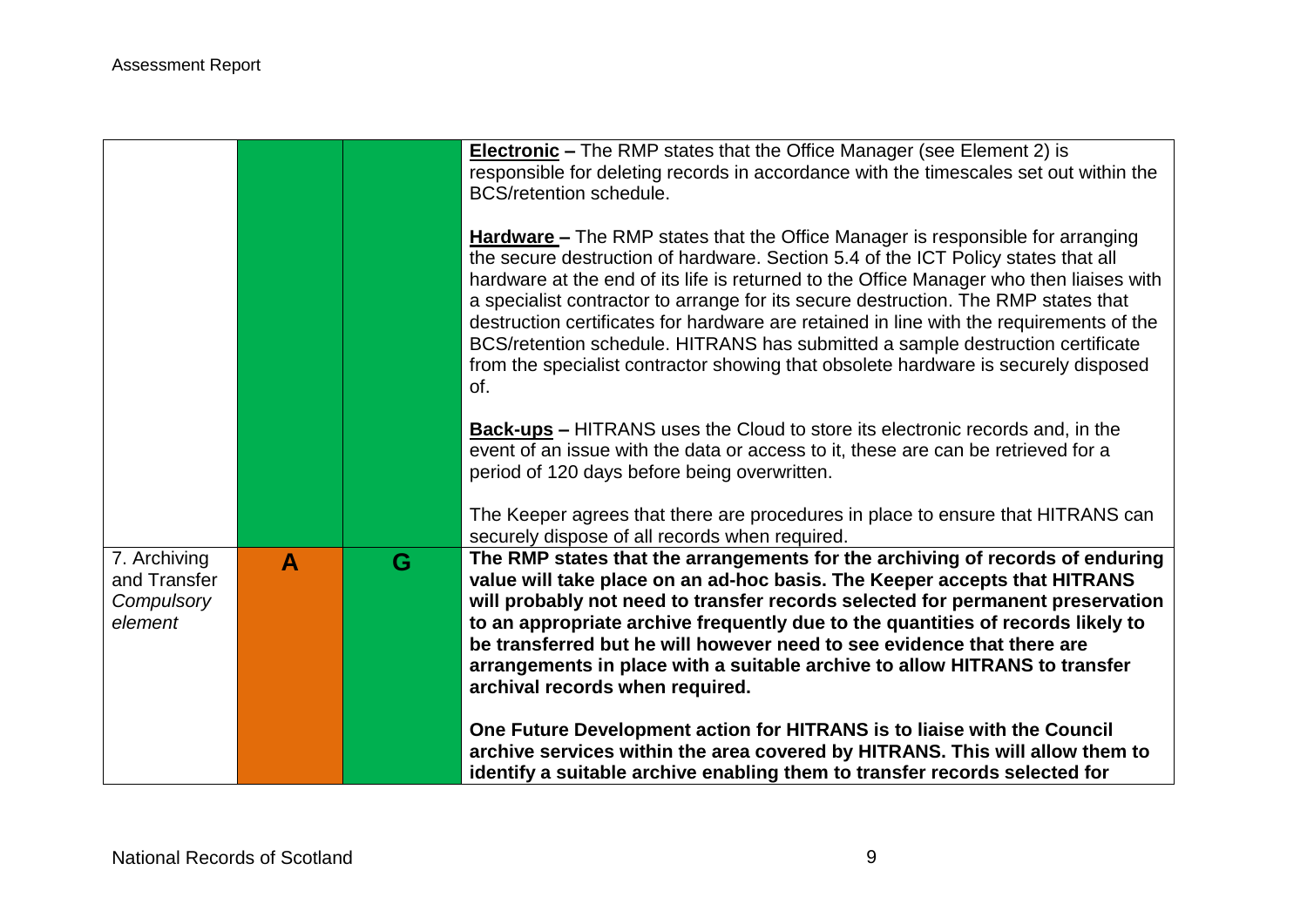|                                                     |   |   | permanent preservation. Once it has identified an appropriate archive,<br>HITRANS will enter into a formal agreement, such as a Service Level<br>Agreement or Memorandum of Understanding, to set out arrangements for the<br>transfer of records selected for permanent preservation. This is also<br>confirmed in the covering letter from the Partnership Director (see Element 1).<br>The Keeper can accept this but recommends that this is taken forward at soon<br>as possible because negotiations can sometimes take a long time to finalise.<br>The Keeper also requests that he is sent a copy of the formal agreement once<br>it has been concluded.  |
|-----------------------------------------------------|---|---|-------------------------------------------------------------------------------------------------------------------------------------------------------------------------------------------------------------------------------------------------------------------------------------------------------------------------------------------------------------------------------------------------------------------------------------------------------------------------------------------------------------------------------------------------------------------------------------------------------------------------------------------------------------------|
|                                                     |   |   | Also in response to the Keeper's Interim Report, HITRANS has committed to<br>creating an archiving protocol for use by staff when applying the retention<br>schedules to records managed using the shared drive. The Keeper requests<br>that he is sent this protocol once it has been developed and approved.                                                                                                                                                                                                                                                                                                                                                    |
|                                                     |   |   | The Keeper can agree this Element on an 'Improvement Model' basis. This<br>means that the authority has identified a gap in provision (it has not yet<br>identified, or entered into a formal agreement with, a suitable archive to<br>transfer records selected for permanent preservation and also intends to<br>develop guidance for staff in identifying records for archiving) and has<br>identified how it intends to close this gap. This agreement is dependent upon<br>the Keeper receiving a copy of a formal agreement with an appropriate archive<br>service and any staff guidance developed to assist in the transfer of records<br>to the archive. |
| 8. Information<br>Security<br>Compulsory<br>element | G | G | The RMP states that HITRANS operates an information security management<br>system in accordance with the international standard ISO 27001. The ICT Policy is<br>based on the standard and therefore provides a framework for ensuring the security<br>of HITRANS' records and systems.                                                                                                                                                                                                                                                                                                                                                                            |
|                                                     |   |   | The RMP states that all staff receive information security awareness training.                                                                                                                                                                                                                                                                                                                                                                                                                                                                                                                                                                                    |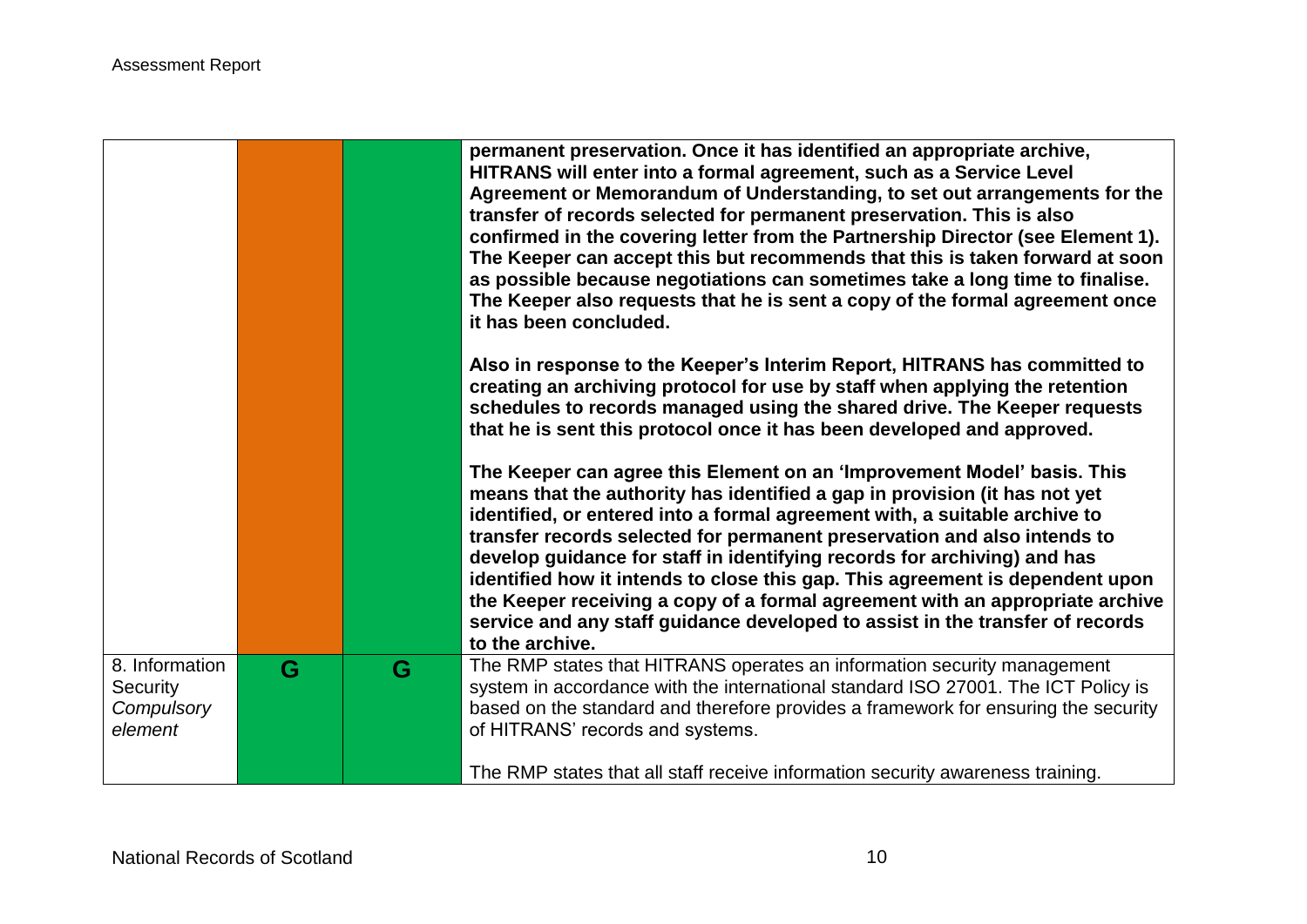|                       |   |   | HITRANS has submitted the programme for induction of new members of staff. The<br>programme includes training on the BCS/retention schedule, the RMP and<br>associated policies, Data Protection, Freedom of Information requests and<br>information security.                                                                                                                                                                                                                                                                                                                                         |
|-----------------------|---|---|--------------------------------------------------------------------------------------------------------------------------------------------------------------------------------------------------------------------------------------------------------------------------------------------------------------------------------------------------------------------------------------------------------------------------------------------------------------------------------------------------------------------------------------------------------------------------------------------------------|
|                       |   |   | The RMP also states that HITRANS staff are reminded of information security<br>issues through the intranet and that samples of these reminders had been submitted<br>as evidence. HITRANS has submitted their Team Meeting Agenda Template.<br>Information security, Data Protection and the RMP appear as standing items on the<br>agenda of these meetings.                                                                                                                                                                                                                                          |
|                       |   |   | The Keeper agrees that HITRANS has appropriate information security processes in<br>place to protect its information and systems.                                                                                                                                                                                                                                                                                                                                                                                                                                                                      |
| 9. Data<br>Protection | G | G | HITRANS is registered as a Data Controller with the Information Commissioner's<br>Office (ICO) (registration number: Z9382377).                                                                                                                                                                                                                                                                                                                                                                                                                                                                        |
|                       |   |   | HITRANS also has a Data Protection Policy which sits on their website. The Policy<br>outlines the authority's commitment to complying with the eight principles of the<br>Data Protection Act 1998 and how it intends to do this. The Keeper commends the<br>publication of the Policy on the HITRANS website as a means of informing its<br>stakeholders of how it protects their personal information. HITRANS has submitted<br>a screenshot showing the availability of information governance policies and<br>procedures. There is also a section on the shared drive relating to Data Protection. |
|                       |   |   | The RMP states that the public are made aware of their right to submit a Subject<br>Access Request through the publication of the Data Protection Policy on the<br>website. HITRANS has submitted its Data Protection Policy. This has been recently<br>amended to take account of the requirements of the General Data Protection<br>Regulation (GDPR). It also describes how Data Subjects can access their personal<br>information. The Keeper commends the publication of key corporate documents to                                                                                               |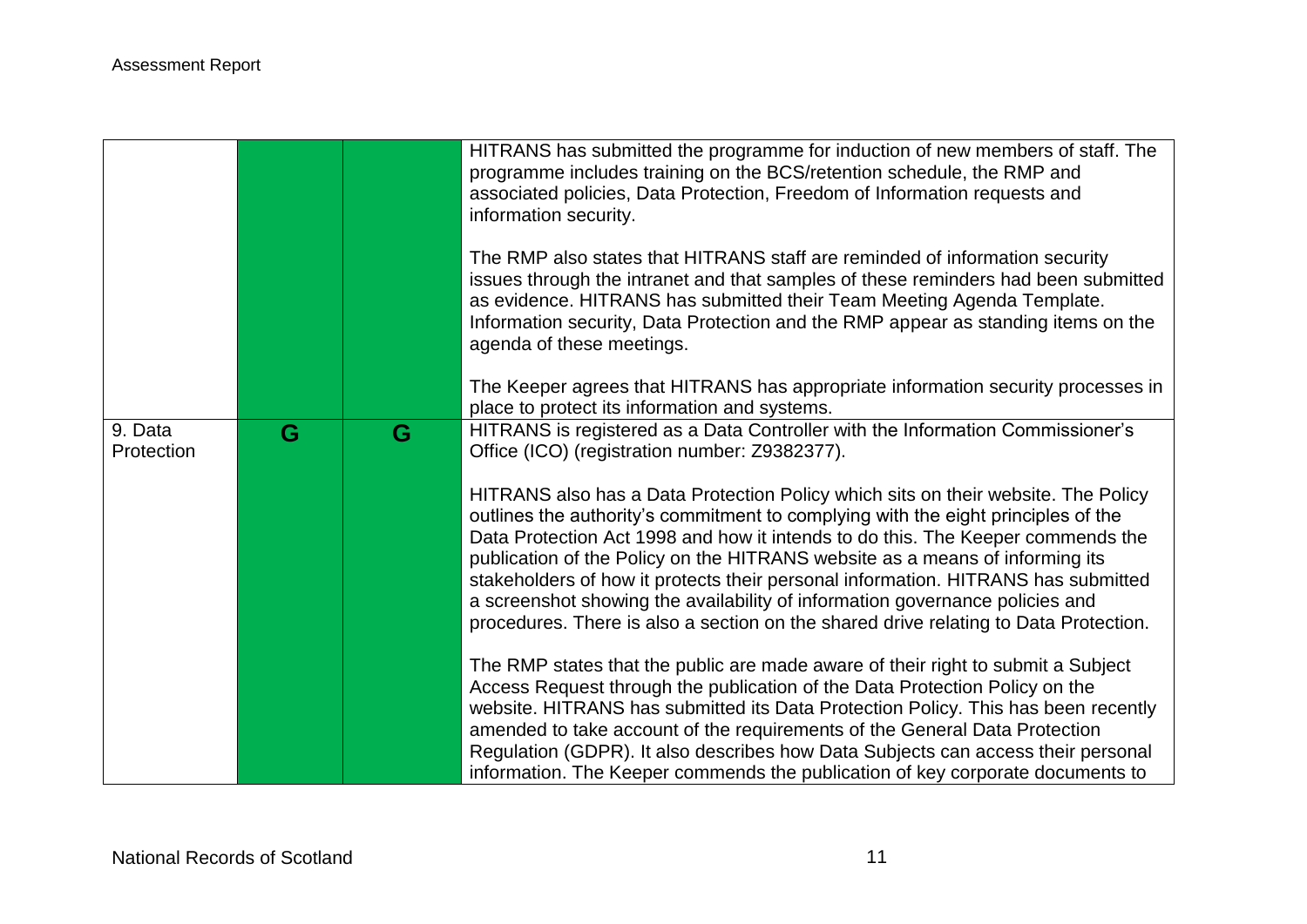|                                                           |   |   | provide information to stakeholders.                                                                                                                                                                                                                                                                                                                                                                                                                        |
|-----------------------------------------------------------|---|---|-------------------------------------------------------------------------------------------------------------------------------------------------------------------------------------------------------------------------------------------------------------------------------------------------------------------------------------------------------------------------------------------------------------------------------------------------------------|
|                                                           |   |   | The Data Protection Policy states that 'everyone managing and handling personal<br>data understands that they are contractually responsible for following good data<br>protection practice'. HITRANS has submitted the programme for induction of new<br>members of staff. The programme includes training on the BCS/retention schedule,<br>the RMP and associated policies, Data Protection, Freedom of Information requests<br>and information security. |
|                                                           |   |   | HITRANS have also submitted their Team Meeting Agenda Template. Information<br>security, Data Protection and the RMP appear as standing items on the agenda of<br>these meetings. HITRANS has also provided evidence of General Data Protection<br>Regulation undertaken by the Records Manager.                                                                                                                                                            |
|                                                           |   |   | Also submitted as evidence is the ICT Policy which details the procedures in place<br>to protect HITRANS information and systems                                                                                                                                                                                                                                                                                                                            |
|                                                           |   |   | The Keeper can agree that HITRANS understands its Data Protection obligations<br>and has measures and training in place to protect the personal information that it<br>creates and manages.                                                                                                                                                                                                                                                                 |
| 10. Business<br>Continuity<br>and Vital<br><b>Records</b> | G | G | HITRANS has a Business Continuity Plan (BCP), which has been supplied as<br>evidence. This describes the measures in place to ensure that HITRANS can<br>resume its business activities in the event of a disaster.                                                                                                                                                                                                                                         |
|                                                           |   |   | Section 9 of the BCP indicates that HITRANS backs up its electronic folders and<br>files on an external hard drive which is stored off-site in the Office Manager's<br>fireproof safe.                                                                                                                                                                                                                                                                      |
|                                                           |   |   | The RMP also describes its back-up procedures for electronic records. HITRANS<br>uses Cloud storage to store its records and, in the event of an issue with the data or                                                                                                                                                                                                                                                                                     |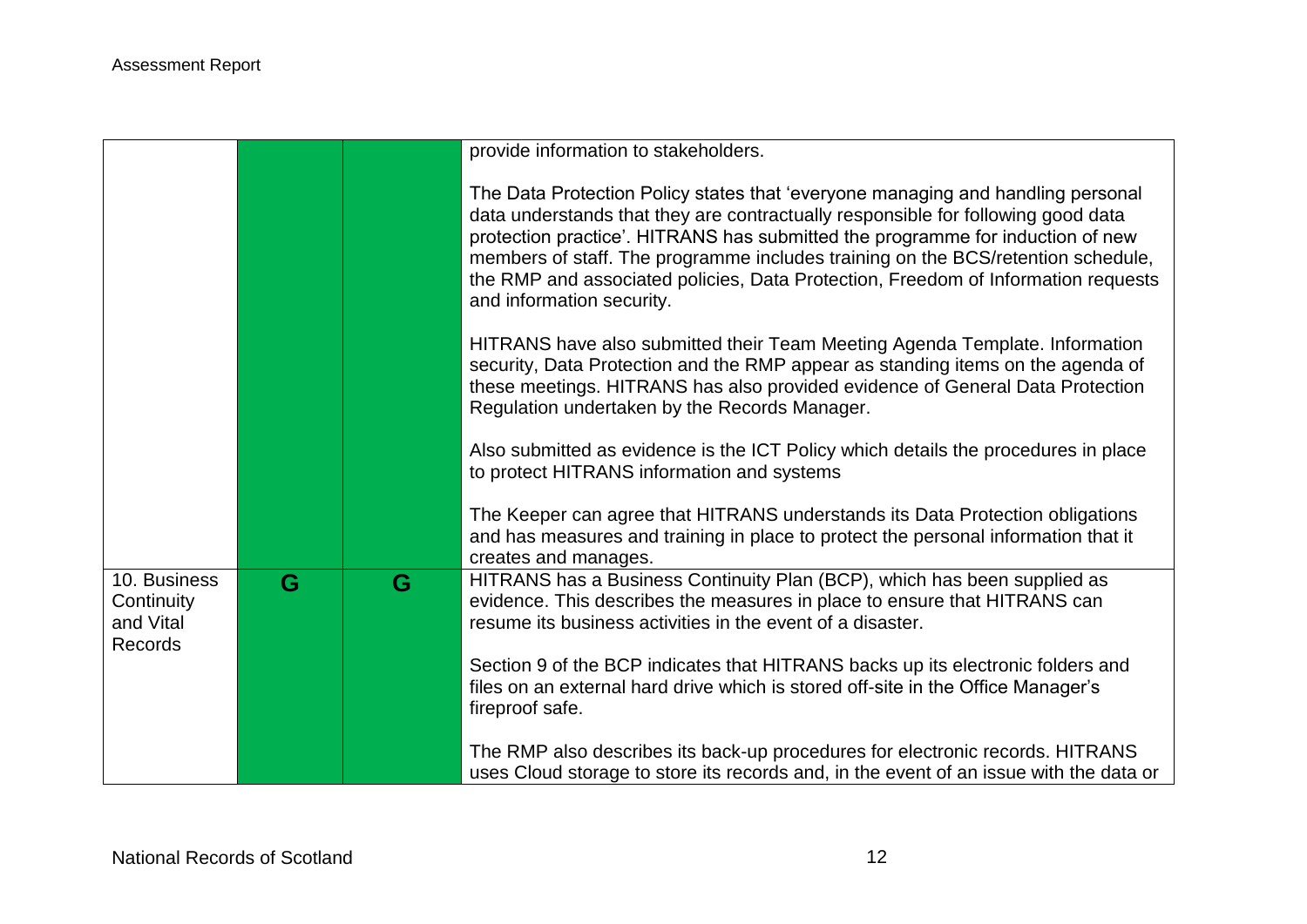|                 |   |   | access to it, these are can be retrieved for a period of 120 days before being<br>overwritten.                                                                                                                                                                                                                                                                                                                                  |
|-----------------|---|---|---------------------------------------------------------------------------------------------------------------------------------------------------------------------------------------------------------------------------------------------------------------------------------------------------------------------------------------------------------------------------------------------------------------------------------|
|                 |   |   | Page 17 of the BCP advises staff not to destroy any records and to recover any<br>records and preserve them somewhere they can be easily retrieved. All meetings<br>and briefings should be appropriately documented.                                                                                                                                                                                                           |
|                 |   |   | HITRANS has stated that it considers paper records to be working copies of the<br>electronic master copy. These are routinely securely destroyed in-house by using a<br>shredder.                                                                                                                                                                                                                                               |
|                 |   |   | The Keeper agrees that HITRANS has suitable business continuity arrangements in<br>place to allow it to resume the carrying out of its functions in the event of a disaster.                                                                                                                                                                                                                                                    |
| 11. Audit trail | G | G | The RMP states that HITRANS records are managed in accordance with the<br>relevant departmental filing hierarchy, the top levels of which are described in the<br>BCS.                                                                                                                                                                                                                                                          |
|                 |   |   | HITRANS uses shared drives to manage its electronic records and that these are<br>managed in accordance with the structure outlined in the BCS/retention schedule. A<br>screenshot sample of the structure of the shared drive has been submitted as<br>evidence.                                                                                                                                                               |
|                 |   |   | HITRANS does operate Document Control Procedures for its electronic records and<br>these have been submitted as evidence. The document outlines that staff are not<br>able to alter or edit documents out-with their remit. Access controls are in place<br>across the HITRANS network and staff will have 'read-only' access to network<br>folders out-with their area of responsibility. Key documents such as the minutes of |
|                 |   |   | Board meetings, policies and reports are converted to PDF versions once approved.<br>The document also contains a small amount of guidance on document control and<br>version control. The RMP states that all members of staff are required to save                                                                                                                                                                            |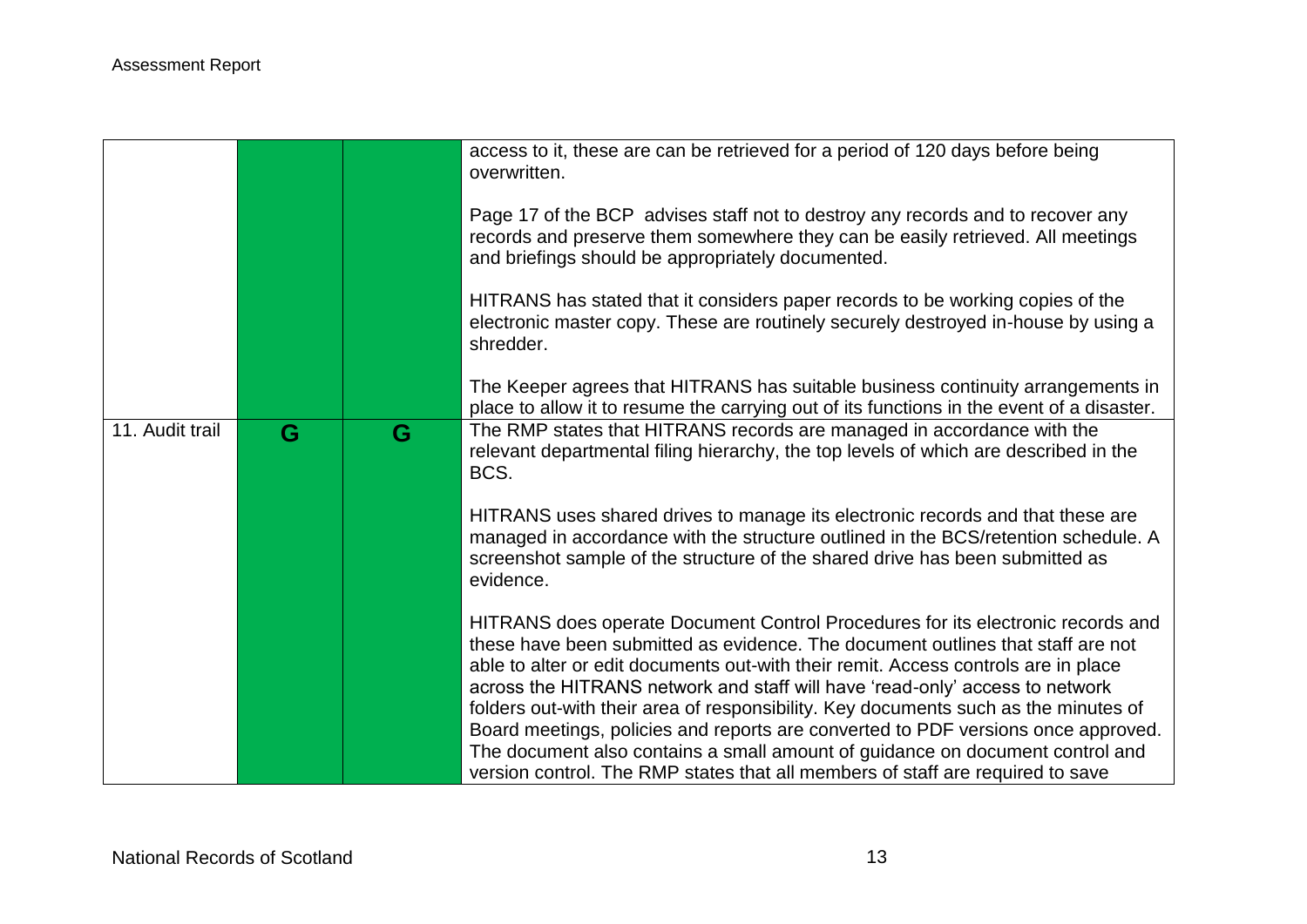|                                                               |   |   | documents with a name appropriate to the content so that it can be readily located.                                                                                                                                                                                                                                                                                                                                                                                                                                                                                                                                                                                                                                                 |
|---------------------------------------------------------------|---|---|-------------------------------------------------------------------------------------------------------------------------------------------------------------------------------------------------------------------------------------------------------------------------------------------------------------------------------------------------------------------------------------------------------------------------------------------------------------------------------------------------------------------------------------------------------------------------------------------------------------------------------------------------------------------------------------------------------------------------------------|
|                                                               |   |   | Paper HR files are mainly held within the HR department of Comhairle nan Eilean<br>Siar (Western Isles Council) which is also covered by the Public Records (Scotland)<br>Act 2011. Those held within HITRANS are locked in a secure cabinet which can<br>only be accessed by the Partnership Director (see Element 1) and the Records<br>Manager (see Element 2). Paper financial records are held by the TECS Finance<br>Department of Highland Council, which already has an agreed RMP governing the<br>management of its records. Procurement is conducted through the Public Contracts<br>Scotland portal, but no paper records are kept.<br>The Keeper agrees that there are procedures in place to allow HITRANS to be able |
| 12.                                                           | G | G | to locate the correct version of records when required.<br>The RMP states that HITRANS will provide staff with appropriate records                                                                                                                                                                                                                                                                                                                                                                                                                                                                                                                                                                                                  |
| Competency<br>Framework<br>for records<br>management<br>staff |   |   | management training to ensure that they are aware of their responsibilities. There is<br>also a commitment to providing guidance in the Records Management Policy.<br>HITRANS has submitted the programme for induction of new members of staff. The<br>programme includes training on the BCS/retention schedule, the RMP and<br>associated policies, Data Protection, Freedom of Information requests and<br>information security. HITRANS have also submitted their Team Meeting Agenda<br>Template. Information security, Data Protection and the RMP appear as standing<br>items on the agenda of these meetings.                                                                                                              |
|                                                               |   |   | HITRANS has also supplied as evidence the Office Manager's Job Description. This<br>shows that for one of her main duties, Ms Cunningham is the responsible officer for<br>the RMP and the Information Management Policy. Also submitted is a certificate<br>showing training in the requirements of the Public Records (Scotland) Act 2011<br>undertaken by the Records Manager. Also provided is the attendees list for events<br>on the Act run by National Records of Scotland showing that the Records Manager<br>was in attendance.                                                                                                                                                                                           |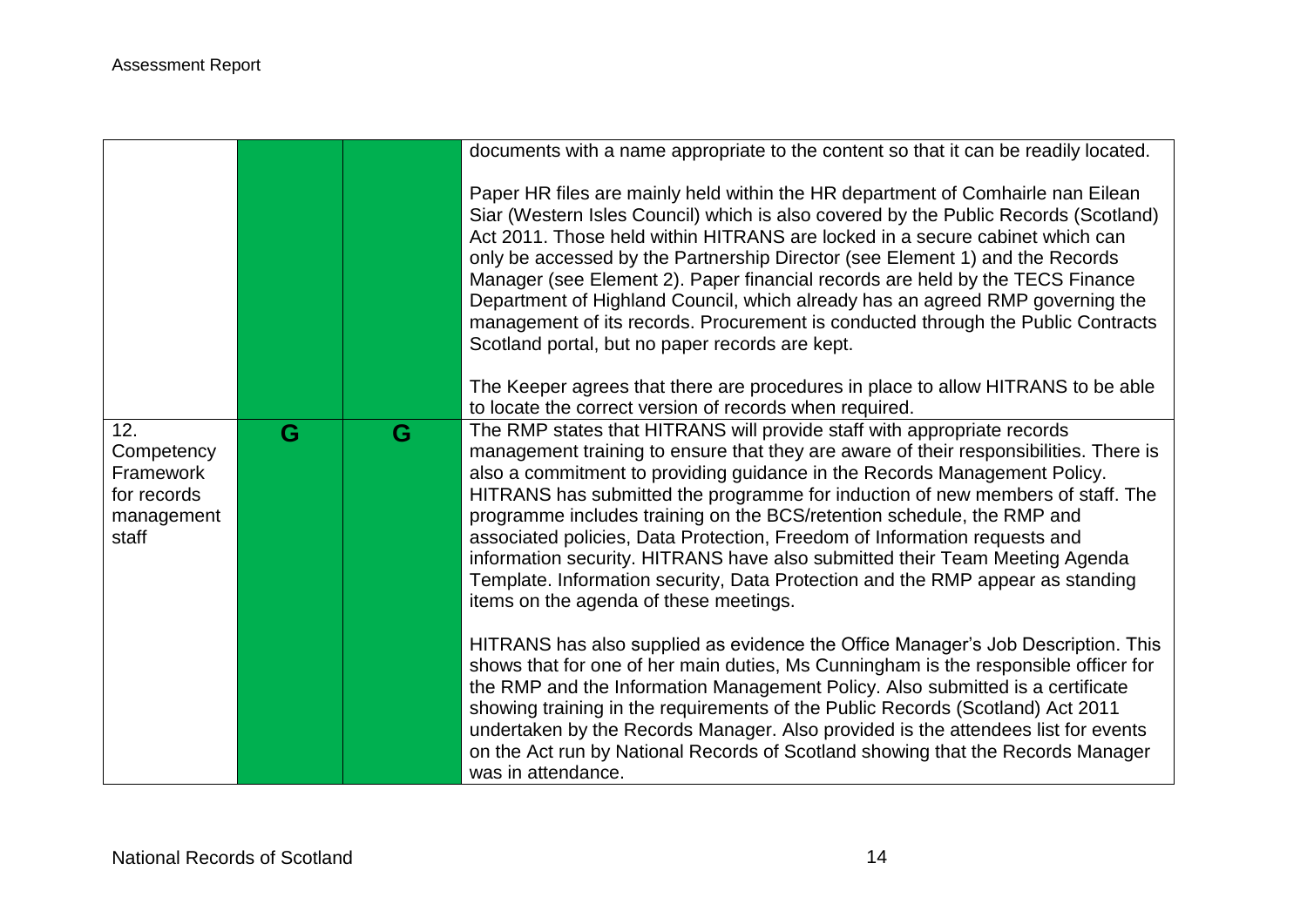|                           |   |   | The Keeper agrees that records management is recognised as being a key part of<br>the jobs of relevant staff and that they are provided with access to appropriate<br>training.                                                                                                                                                                            |
|---------------------------|---|---|------------------------------------------------------------------------------------------------------------------------------------------------------------------------------------------------------------------------------------------------------------------------------------------------------------------------------------------------------------|
| 13.<br>Assessment         | G | G | The RMP states that records management systems will be subject to regular<br>assessment and review. The Records Management Policy also contains a                                                                                                                                                                                                          |
| and Review                |   |   | commitment to maintain its records and record-keeping systems in accordance with<br>current legislation and best practice.                                                                                                                                                                                                                                 |
|                           |   |   | The RMP states that records management systems will be reviewed by both the<br>Partnership Director and the Office Manager (see Elements 1 and 2) on a biannual<br>basis. Progress and issues will be reported to the HITRANS Partnership Board. The<br>records management systems in place will be measured against the provisions set<br>out in the RMP. |
|                           |   |   | The Keeper agrees that HITRANS has measures in place to ensure that the RMP                                                                                                                                                                                                                                                                                |
|                           |   |   | and supporting policies and procedures are kept up-to-date.                                                                                                                                                                                                                                                                                                |
| 14. Shared<br>Information | G | G | The RMP states that HITRANS does not engage in any information sharing which<br>requires it to enter into any Information Sharing Protocols. The RMP also states that                                                                                                                                                                                      |
|                           |   |   | any information shared by HITRANS is characteristically open and non-sensitive                                                                                                                                                                                                                                                                             |
|                           |   |   | and that it is statutorily obliged to publish its strategy. Where required, HITRANS will                                                                                                                                                                                                                                                                   |
|                           |   |   | comply with the reasonable confidentiality requirements of third parties but this is                                                                                                                                                                                                                                                                       |
|                           |   |   | anticipated to be rare.                                                                                                                                                                                                                                                                                                                                    |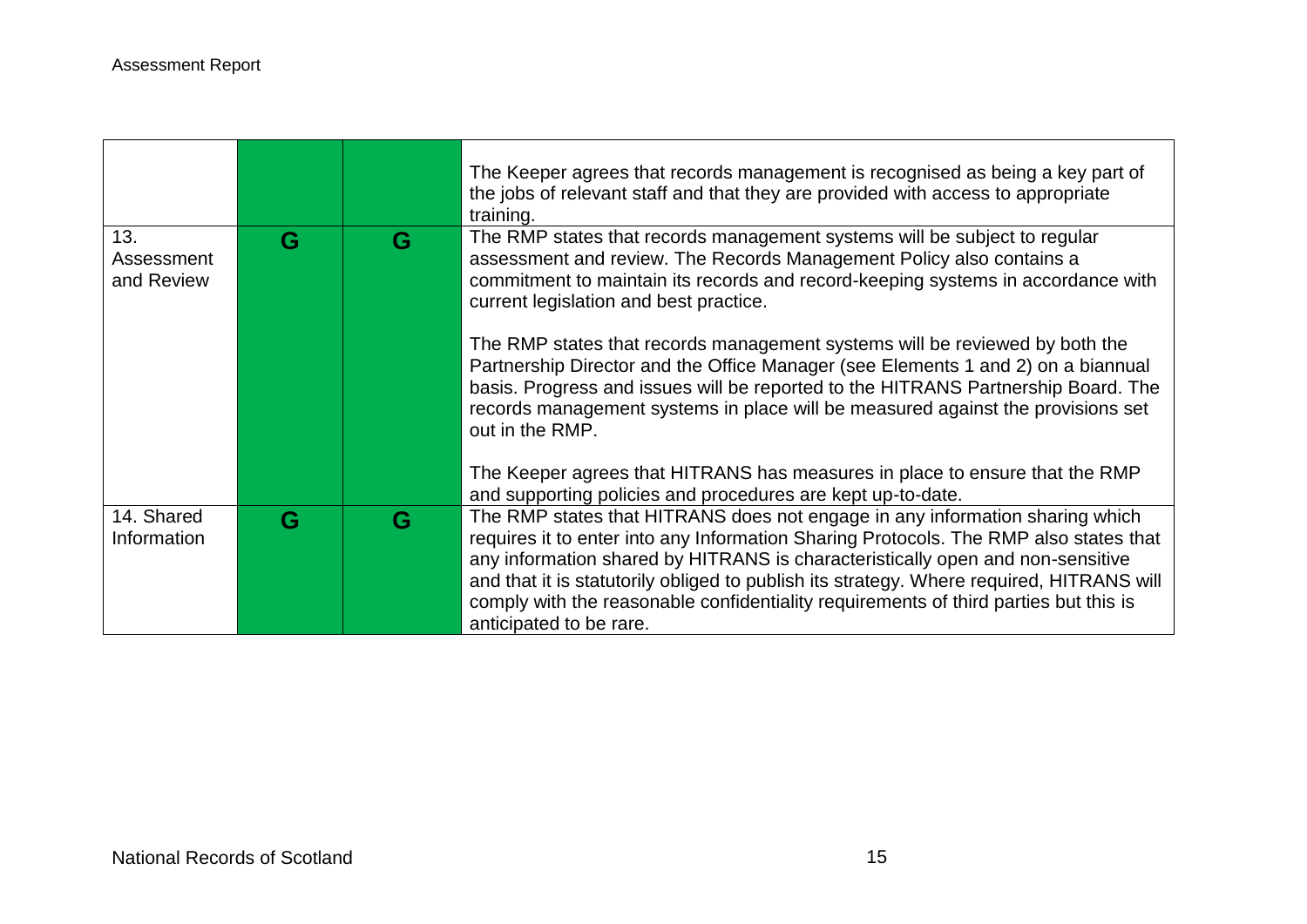## **6. Keeper's Summary**

Elements 1-14 that the Keeper considers should be in a public authority records management plan have been properly considered by HITRANS. Policies and governance structures are in place to implement the actions required by the plan.

## **7. Keeper's Determination**

Based on the assessment process detailed above, the Keeper agrees the RMP of HITRANS.

…………………………………… …………………………………

The Keeper recommends that HITRANS should publish its agreed RMP as an example of good practice within the authority and the sector.

This report follows the Keeper's assessment carried out by,

LE MAQU

Robert Fathry m

**Pete Wadley <b>Robert Fotheringham** Public Records Officer **Public Records Officer**